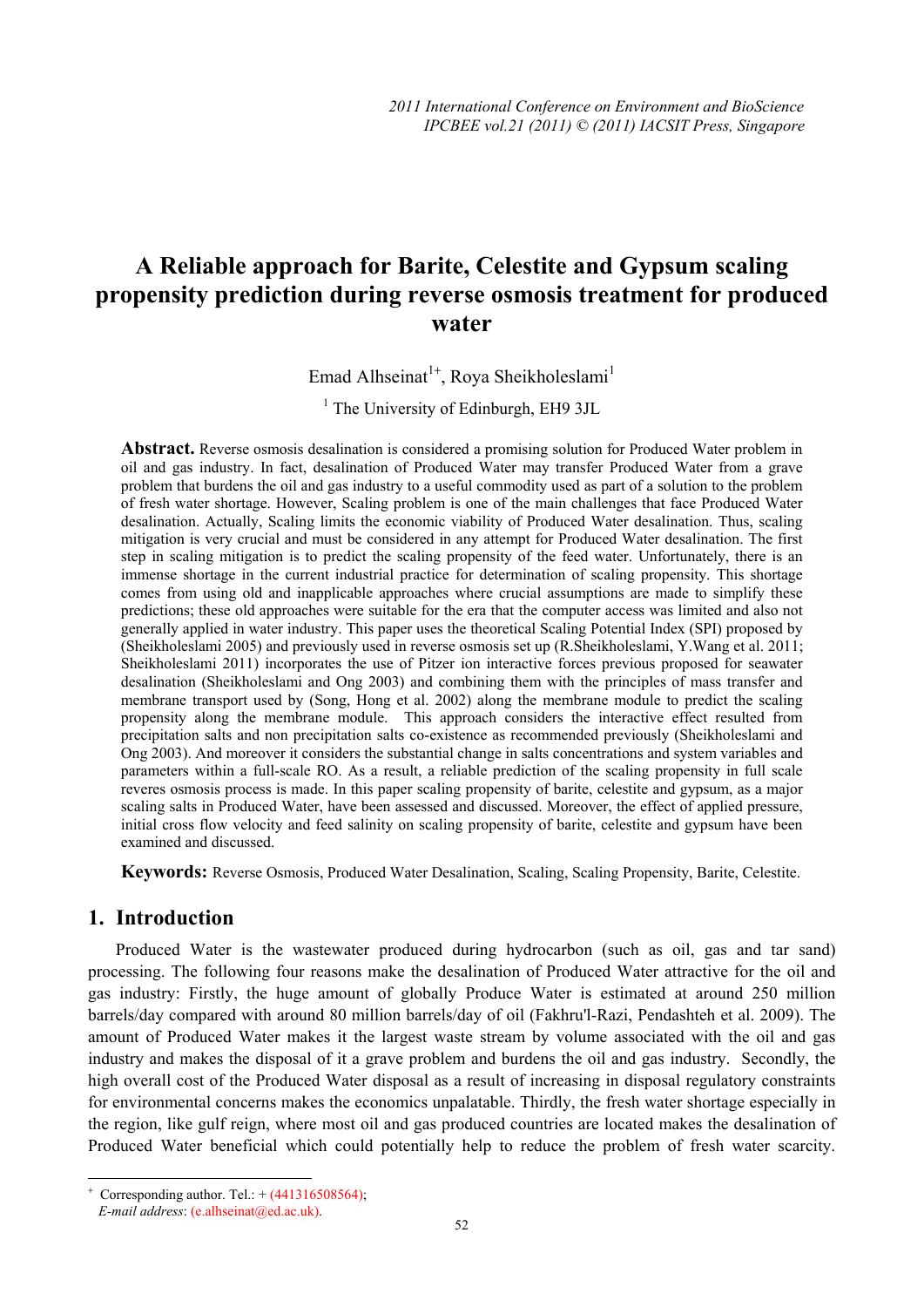Fourthly, the results of recent research studies by BP show that injection of desalted water to the oil well has a significant positive impact on the oil recovery (McGuire, Chatham et al. 2005).

However, scale formation seems to be a limiting factor in the desalination of Produced Water. Scaling limits the economic viability of Produced Water desalination by increasing the energy consumption and decreasing the efficiency of the process. Therefore, scaling mitigation is crucial for applying the desalination technology to the Produced Water. The first step on scaling mitigation is the prediction of the scaling propensity for specific feed water. The current practice for assessing the scaling propensity are based on empirical relationships that are not suitable for membrane processes (Sheikholeslami 2004), the empirical indices used for assessment the potential of precipitation fouling which is commonly referred to as scaling have been discussed in detail elsewhere (Sheikholeslami 2005). In fact the complex characteristics of Produced Water exacerbate the problem of scaling because of the high probability of scaling when salts such as  $CaCO<sub>3</sub>$ ,  $CaSO<sub>4</sub>$ ,  $BaSO<sub>4</sub>$  and  $SrSO<sub>4</sub>$  co-exist. Since, the mechanism of fouling is expected to be different for different salts as it was demonstrated for  $CaCO<sub>3</sub>$  and  $CaSO<sub>4</sub>$  (Bansal.B, Müller-Steinhagen.H et al. 1997). And moreover, (Sheikholeslami 2007) and her research group show that the co-existence of precipitating salt affects the mechanism of fouling, the thermodynamic, and kinetic behavior of each salt; hence, the single salt data is not applicable to the situation where salts co-exist. So the application of the current industrial practice for assessing the scaling propensity in desalination plant is limited and only maybe able to approximate the scaling propensity for simple feed water at the entrance to the RO desalination unit. Moreover, any effort for scaling propensity prediction must consider the substantial change on system variables and parameters during full scale desalination process. So the current practice make their prediction unrealistic for describing full-scale RO process that along membrane channel, where system variable and parameters change substantially along the long membrane channel (Chen, Song et al. 2004).

Therefore, this paper comes to apply a new reliable approach based on combining Sheikholeslami's SPI (Sheikholeslami 2005) to predict the scaling propensity of Produced Water in full scale RO desalination. This reliable approach has been used to study the effect of operation variables such as applied pressure and feed salinity on scaling propensity development for the major scaling salts that could be faced during Produced Water desalination

## **2. Model Development**

To predict scaling development along a membrane channel there is need firstly to describe the change on scaling ions and non-scaling ions concentration along the membrane filtration channel. Simulating the ions behavior and interactive forces of Pitzer as previously used (Sheikholeslami and Ong 2003) concentrating along the membrane channel could be used to determine the interactive effects for the long and short interactive forces. Simulating the behavior of the ions concentration along the membrane channel could be reached through using the principles of membrane transport and mass conservation used by (Song, Hong et al. 2002) to predict the variations of variables and parameters in a long membrane channel. Moreover, using this fundamental principle; the effect of operating parameters such as feed flow rate and the applied pressure on scaling propensity development could be examined and verified. And furthermore, in case of scaling it could extend the theoretical Scaling Potential Index (SPI) developed by (Sheikholeslami 2005; R.Sheikholeslami, Y.Wang et al. 2011; Sheikholeslami 2011) which depends on Gibbes free Energy to find the scaling propensity of all the scaling salt along the membrane filtration channel.

## **3. Simulation for scaling propensity in full-scale RO**

Numerical simulations have been conducted to investigate the effect of operating variables on scaling propensity development along a full-scale RO process. In order to clarify scaling propensity development inside practical RO systems, the parameter values used in these simulations were either chosen from the manufacturers' specifications or practical operating conditions as followed by (Song, Hong et al. 2002). This simulation is capable to predict the effects of the variations of operation variables and parameters along membrane channel on the development of scaling tendency. Unless otherwise specified, Table 1 shows the values of the parameters that have been used in this simulation as well as that of (Song, Hong et al. 2002).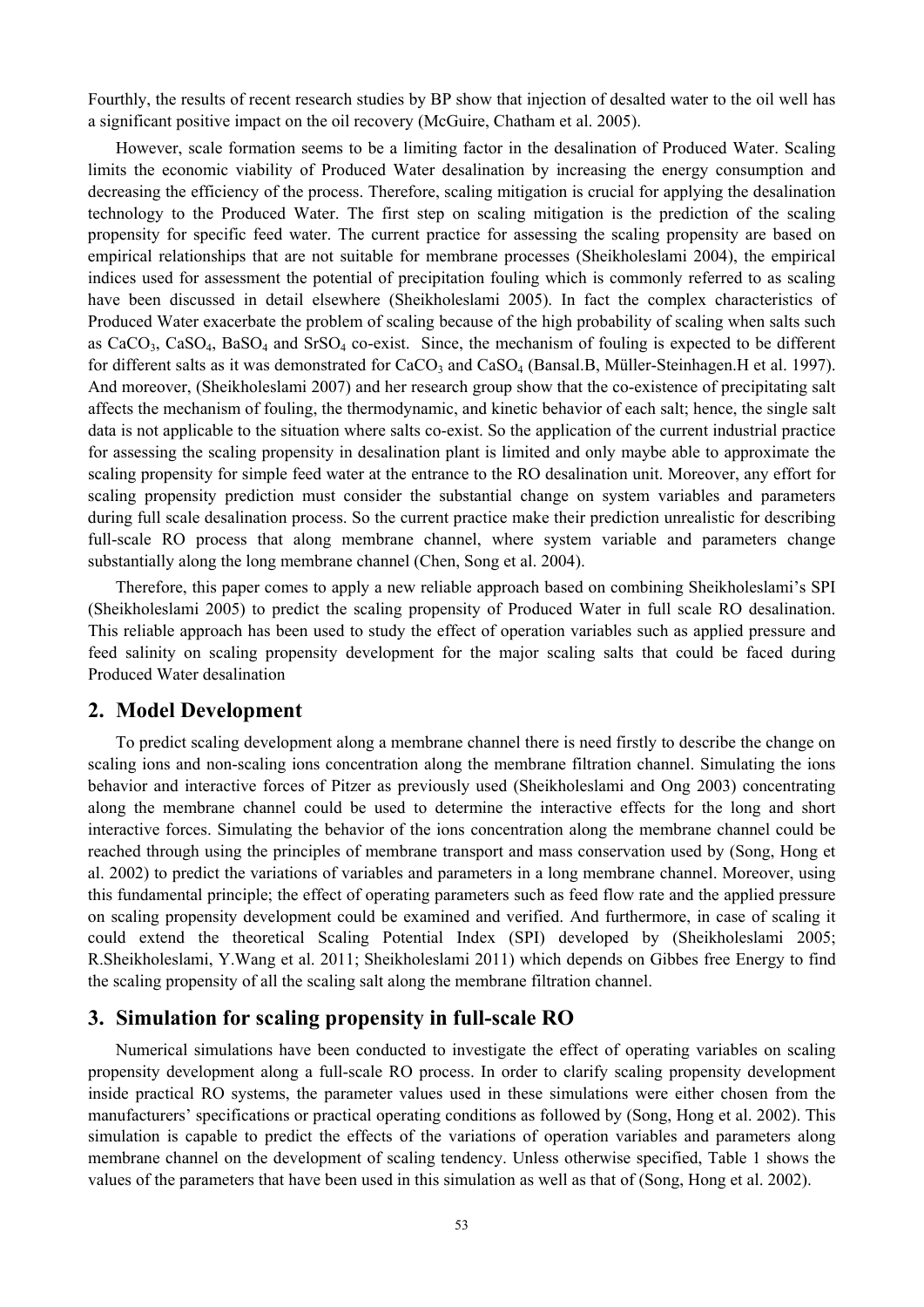| Table 1. Parameter values for model Simulations |  |
|-------------------------------------------------|--|
| 6                                               |  |
| $7 \times 10^{-4}$                              |  |
| $5.516 \times 10^6$                             |  |
| 30000                                           |  |
| 0.1                                             |  |
| $1.8 \times 10^{11}$                            |  |
| 400                                             |  |
| 25                                              |  |
| 1500                                            |  |
| 2000                                            |  |
| 0.02                                            |  |
| 20                                              |  |
|                                                 |  |

## **3.1. Scaling propensity for BaSO4, SrSO4 and CaSO4 along 6 m membrane channel.**

Scaling potential index gives a conservative estimate for assessing scaling potential; when *SPI* is negative, certainly no scale will form; when zero the system is at equilibrium; when the *SPI* is positive, the salt has a "potential" to form scale (Sheikholeslami, 2005). Figure 1 shows the development of scaling propensity for barite, celestite and gypsum in terms of *SPI*, it is seen that at this particular simulation conditions the *SPI* for barite, celestite and gypsum were below zero for the first meter along the permeation channel which means that in this section of the membrane there will not be any scale formation. However, an increase in scaling propensity of barite and gypsum develops afterwards which reaches the maximum approximately at about 3m along the channel. Moreover, it is seen that the celestite precipitation could start to occur towards the last half of the membrane channel, where it is expected to have barite and gypsum scales as well.



Fig.1. Scaling propensity development for Barite, Celestite and Gypsum precipitation.

These observations demonstrate that it is expected to have severe scaling after 3m of the membrane channel - *SPI* for all the species increases along the length as a result of increases in the concentration of the scaling salts along the concentrate channel.

#### **3.2. Effect of initial cross flow velocity on scaling propensity development for Barite, Celestite and Gypsum***.*

Figure 2 shows the effect of various initial cross flow velocities on scaling propensity of barite, celestite and gypsum precipitation development along 6m RO channel. It is shown that cross flow velocity has very important impact on scaling propensity development. The same trends are observed for the three scales (barite, celestite and gypsum) confirming that the lowest cross flow velocity results in the highest scaling propensity. Thus, cross flow velocity should be optimized to reduce scaling propensity for all scaling salts. Therefore, this simulation could be used to have optimum cross flow velocity.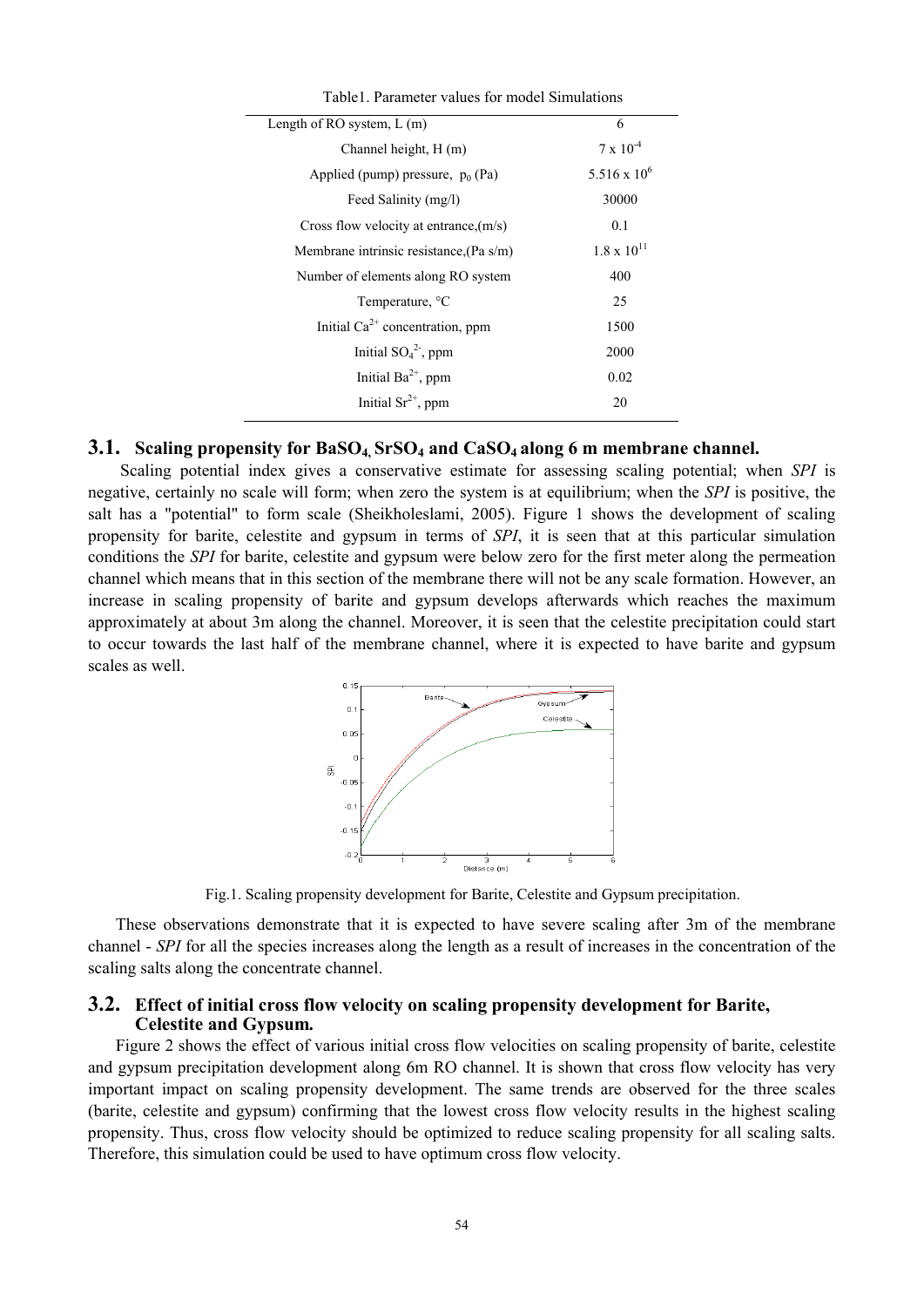

Fig.2. Effect of initial cross flow velocity on scaling propensity development for (a) Barite precipitation (b) Celestite precipitation (c) Gypsum precipitation.

As seen from the above figure operating the RO at 0.2 m/s cross flow velocity will help to avoid celestite scaling and minimize barite and gypsum scaling.

### **3.3. Effect of applied pump pressure on scaling propensity development for Barite, Celestite and Gypsum**

The applied pressure is one of the operating variables that affect the scaling propensity. Figure 3 shows the development of scaling propensity of barite, celestite and gypsum for different values of applied pressure. It is shown that increasing applied pressure leads to change in the development of scaling propensity. As seen at highest applied pressure the membrane is more prone to scale formation. Thus, the theoretical *SPI* enables one to operate within the safe operational limit. For example according to figure 3 operating the RO at 45 bar will certainly avoid precipitating of celestite and minimize the barite and gypsum scaling.



Fig. 3. Effect initial applied pressure on scaling propensity prediction for (a) Barite precipitation (b) Celestite precipitation (c) Gypsum precipitation.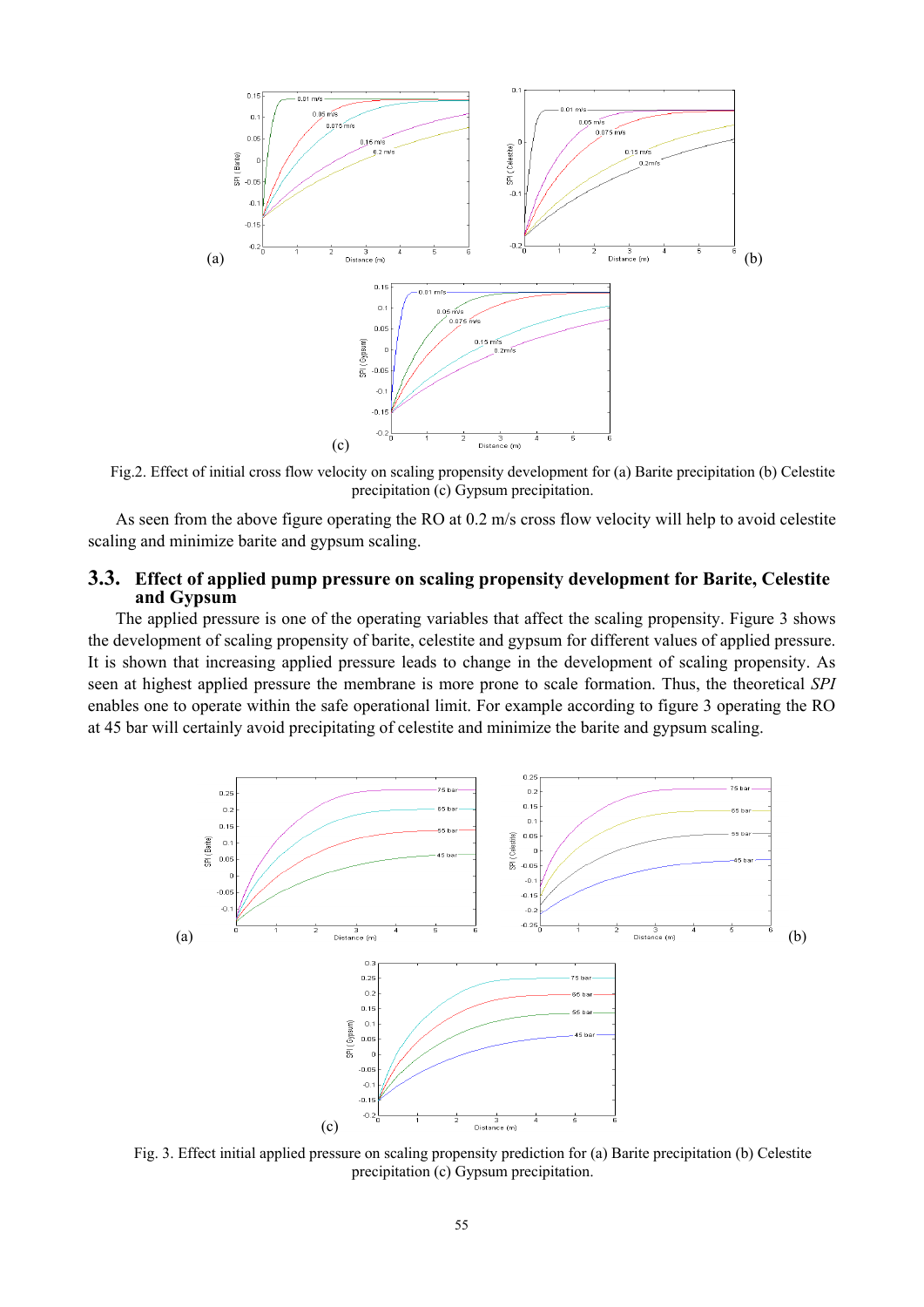## **3.4. Effect of initial feed water salinity on Scaling propensity development for Barite, Celestite and Gypsum.**

 Salinity of feed water to RO process varies from location to location and may vary with time at a given location as well. Therefore, Figure 4 has been plotted to show the effect of salinity variation on scaling propensity of barite, celestite and gypsum in term of *SPI*. It is noted from Figure 4 that at higher feed water salinities, with other parameters constant, the lower would be for scaling propensity along the membrane channel. Also it seen from figure 4(b) that at salinity 30000ppm will be no celestite scaling since the *SPI*  curve is negative along the channel. The decrease in scaling propensity development along the permeation channel as the salinity of feed water increase is due to the effect of salinity on the driving force (*ΔP-αCi*) for the permeate flux as well on the ion activity. Therefore, as the salinity increases the net driving force decreases and the permeate flux will decrease leading to decrease in ions concentration and scaling development.



Fig.4. Effect of feed salinity on scaling propensity prediction for (a) Barite precipitation (b) Celestite precipitation (c) Gypsum precipitation.

Another reason for the decrease in scaling propensity as a result of increase in feed salinity is the increase in solubility limit due to the increase of non-precipitating salt (NaCl) concentration which increases the ionic strength of the solution thus increasing the interaction between the two precipitating species that elevate the solubility limit (Sheikholeslami and Ong 2003).

# **4. CONCLUSION**

This paper uses fundamental relationships to reliably simulate and assess scaling propensity of barite, celestite and gypsum, as a major scaling salts face in produced water desalination, along full-scale RO membrane. This reliable simulation has been reached through incorporation of the localized parameters along the membrane filtration channel in a fundamental and unified approach for assessing the scaling potential. This approach enables us to study the effect of hydrodynamic and interactive effects on scaling potential from the fundamental principles. The effects of initial applied pressure, initial cross flow velocity, initial feed water salinity and feed water temperature on scaling propensity development of barite, celestite and gypsum were investigated and discussed. The ability to simulate the operational conditions and performance is important for operating the RO unit within the most suitable operational limit to avoid scaling.

## **5. RFERENCES**

[1] Bansal.B, Müller-Steinhagen.H, et al. (1997). "Effect of Suspended Particles on Crystallization Fouling in Plate Heat Exchangers." TRANSACTIONS- AMERICAN SOCIETY OF MECHANICAL ENGINEERS JOURNAL